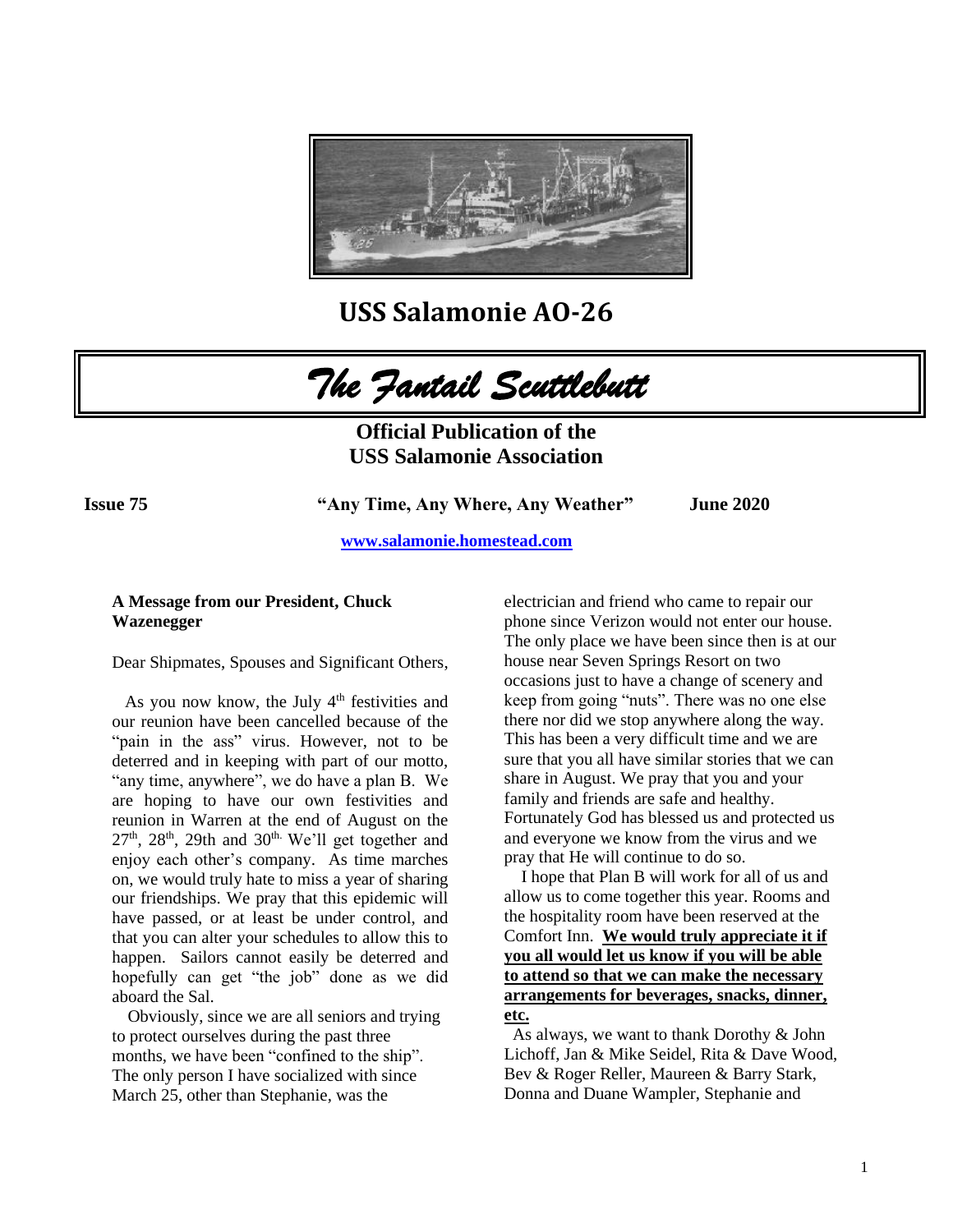George Perrault for their time and continuing contributions to this association. Always remember that someone has to do the work.

 God bless you and stay safe and stay well. Wishing you fair winds and following seas,

# **Messages from our Vice-President, John Lichoff**

Shipmates, Spouses and Significant Others,

 What the Hell has happened to our country and this pandemic that has occurred? The mandatory restrictions, cancellations, isolations and everyone running around with a mask on like they are going to rob a Candy Store are unreal. I do realize that we have a problem, but they have gone overboard on the general population as well as upon our kids and schools and the Senior class kids who were looking forward to their graduation ceremonies

 Our home has not been upset too much and we have adapted to what has been mandated. We were fortunate to have almost everything we needed. We miss seeing our families and going out to eat. We hope and pray that all of you and your families made it through without any major problems.

So much for my soap box! Thank you.

 There has been a question about dues and Life Membership. If you are a Life Member you DO **NOT** have to pay dues. If you want to contribute and donate to helping us with our upkeep of our museum and other endeavors (and the booze to keep our treasurer sane) all donations will be appreciated.

 Your donation to the City of Warren for the park sidewalk is a worthwhile project and you can be proud that you had a hand in helping the handicapped move about easily. Chuck and my name are included in this effort, but the accolades must go to Mike Seidel for spearheading the project.

USS Salamonie AO-26 2020 Reunion Warren, Indiana on August 27, 28, 29, 30, 2020

 Comfort Inn, 7281 S. 75 Road East, Warren, Indiana 46792, (260) 375-4880

 Chuck has a block of rooms reserved so when you make your reservations, just tell them that you are with the Salamonie.

Museum: At the reunion we will dedicate our new ship's model donated by Doug Bauer BM3 USS Windham County LST 1170. You can see a picture of the model at Salamonie.homestead.com.

 Our care package (Lilly's one shoe box at a time) project is still working thanks to Taya Decker. I received this note from one of our departed crew's wife. Dear John,

 Wanted you to know our granddaughter, Sammie received the package and it brought her tears. She was thrilled with it, and of course surprised. I am late in my response. She received the package last month. Sincerely,

Miriam A. Shirley.

## **USS Salamonie Association Officers**

## **President**

Chuck Wazenegger (bear1151@verizon.net)

## **Vice President/Records/Honor Roll**

John Lichoff [\(jlichoff@neo.rr.com\)](mailto:jlichoff@neo.rr.com)

#### **Treasurer –**

Mike Seidel [\(jqq2042@gmail.com\)](mailto:jqq2042@gmail.com)

## **Trustee –**

Roger Reller (reller1g@hotmail.com)

### **Chaplin –**

Barry Stark (barrylamar@comcast.net)

#### **Editor/Newsletter –**

Rita Wood [\(RLW313@aol.com\)](mailto:RLW313@aol.com)

#### **Reunion Hostess**

Donna Wampler [\(ddwampler2010@gmail.com](mailto:ddwampler2010@gmail.com)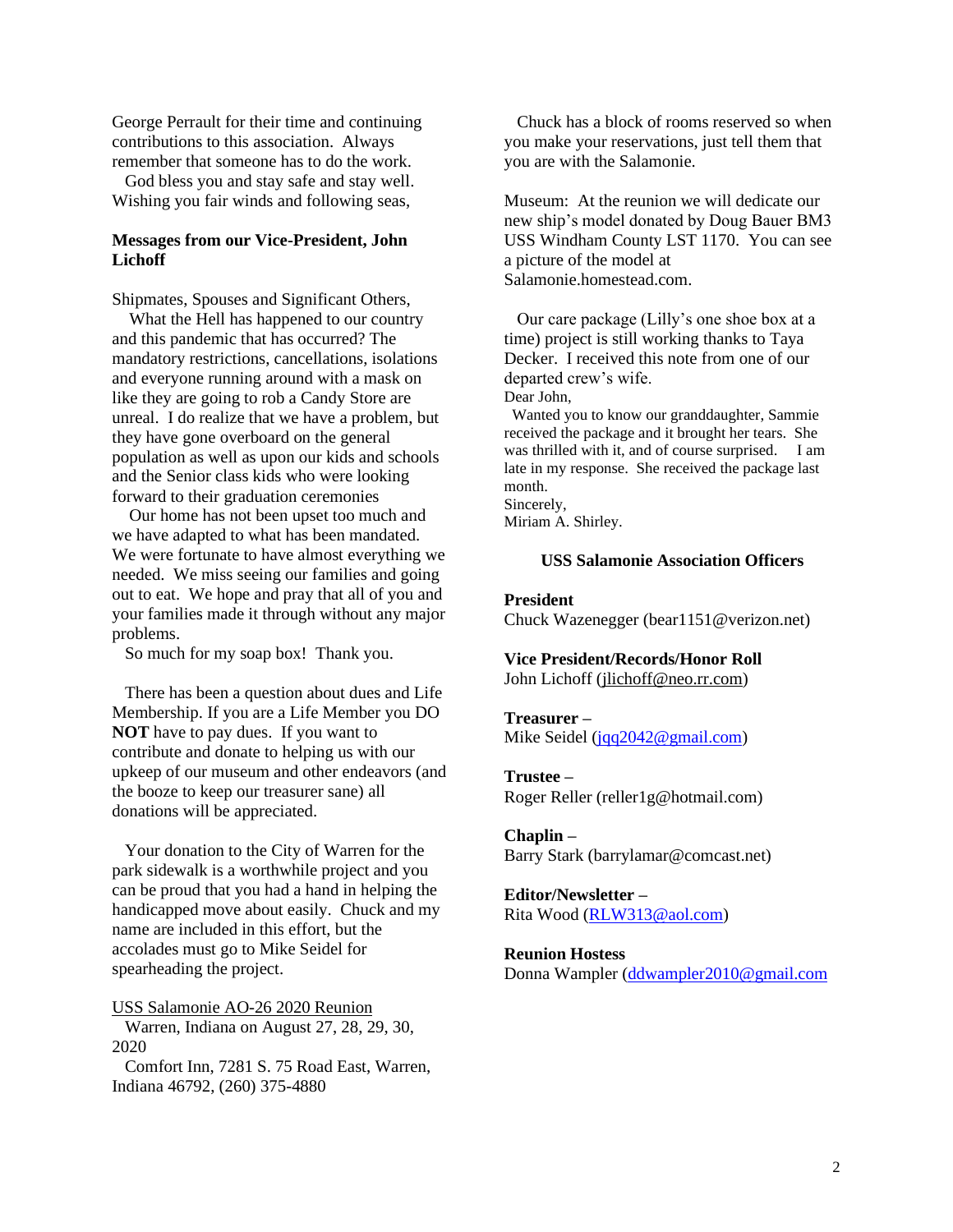

**Albert L. Tankersley III, YNSN 52-54, Life Member Charles Stepanek, EM1 53-54 Life Member William Ballis, SN 59-62 Larry Joe Pumroy, SKSN 60-61 Ken Lawrence, PN3 58-59** 



USS Salamonie Association Shoe Box Project

Taya Decker wants the names and addresses of service people in harm's way so that she can send them a shoe box filled with goodies. If you know someone please send their name and address to: Taya Decker PO Box 45 Huntington, IN 46750

Or call her at (260) 438-0454

## **A message from our Treasurer, Mike Seidel**

Your Treasurer and Vice President have worked together to spend your money. As you all know we have our museum in Warren Indiana. The town has been good to us and we have been good to them. They are in the process of adding a sidewalk and a wider space for wheelchairs at one of the parks and asked for a donation. We were pleased to be able to use \$2,000 of your money for this good cause. John, Chuck and I requested that they give us some credit by placing a marker indicating that this was made possible because of a gift from the Salamonie Association. They indicated that they will do that! I am proud of the Salamonie Association when we are able to do this sort of thing.. I am also VERY pleased that we, with you generous dues and donations can be part of this. THANK YOU!

John Lichoff and Mi**ke** Seidel

### **More from the Treasurer**

Speaking of money… It is that time of year when we talk about needing funds. The town of Warren will take care of our Museum when we can no longer do this and I hope we will have some money to keep the museum going. We also have some bills that just keep happening in regards to the Association. Please use these forms to pay your 2021 dues and/or make a donation. Send them to:

> Mike Seidel 3211 Northern Valley Drive N.E. Rochester, Minnesota 55906 Thanks to all!!

| <b>USS Salamonie Association</b><br><b>Dues</b> 2021                 |
|----------------------------------------------------------------------|
| Name:                                                                |
|                                                                      |
| City:                                                                |
|                                                                      |
|                                                                      |
|                                                                      |
| I prefer to get my newsletter via:<br>_________ Snail mail<br>E mail |

#### **You may make a donation for any of the following by sending your check with this form to the treasurer.**

| Your<br>name:                    |
|----------------------------------|
| \$____Knight Bergman Center      |
| \$ USS Salamonie Postage<br>Fund |
| \$ ____ Troop Care Packages      |
| \$ ____ Other (please indicate:  |